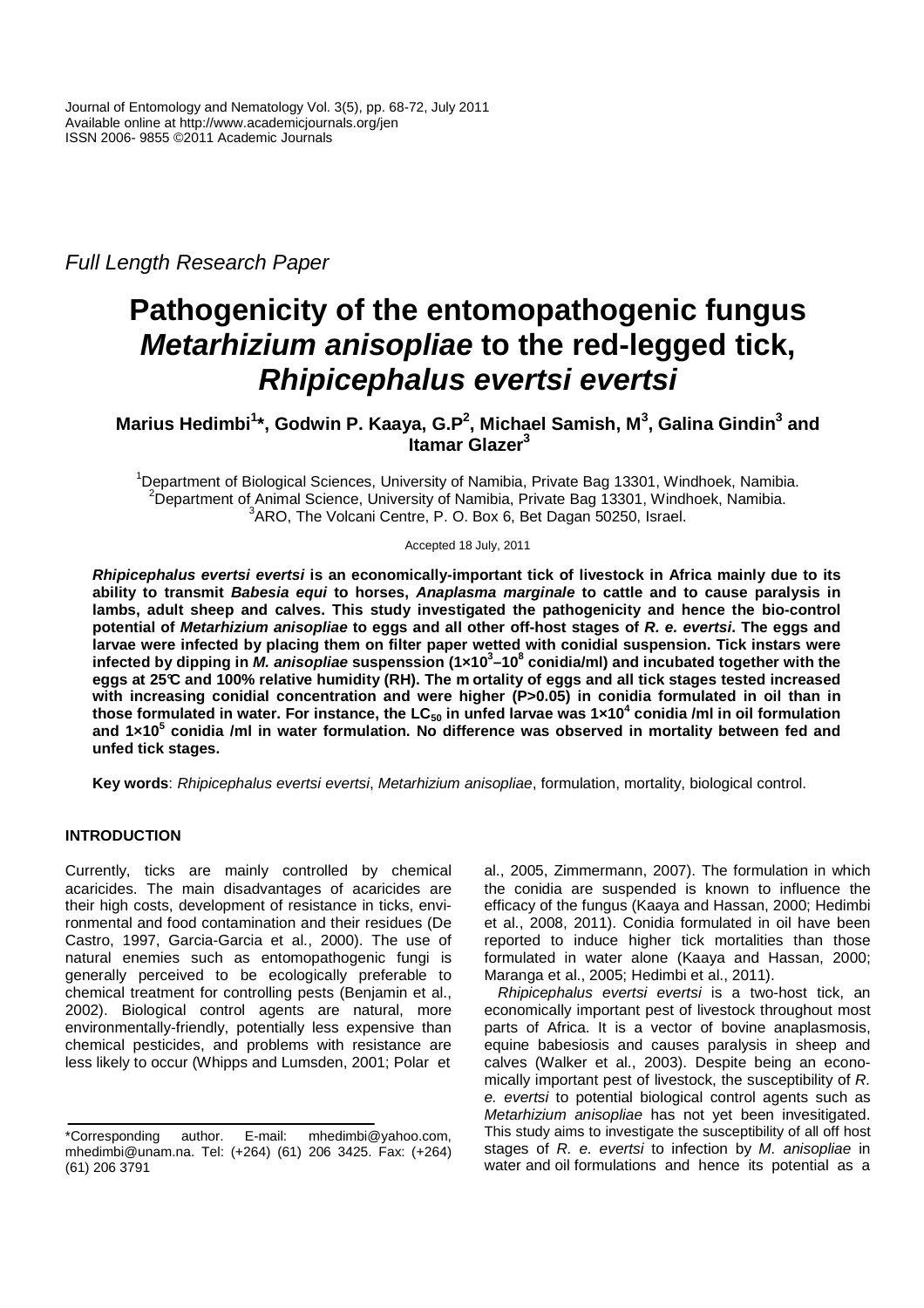biological control agent for this tick species.

#### **MATERIALS AND METHODS**

#### **Ticks**

Engorged R. e. evertsi ticks were collected from Zebu cattle in Northern Namibia in 2007. All tick instars were fed on tick naive rabbits (Kaaya et al., 1996; Hedimbi et al., 2008). The ticks were fed on cloth-covered shaved backs or ears of the rabbits. Ticks not being used immediately after drop were stored at 14°C until use (Samish et al., 1999; Hedimbi et al., 2008).

#### **Fungi**

M. anisopliae RS2 (originally isolated from Amblyomma variegatum ticks) was cultured in Petri dishes for 3 weeks at 25°C and 100% relative humidity (RH) on Sabourauds Dextrose Agar (Kaaya et al., 1996; Hedimbi et al., 2008; 2011). Conidia were harvested by rinsing agar with sterile distilled water containing 0.05% (v/v) Triton X-100. The Conidia were then washed twice in sterile distilled water by centrifugation at 5000 rpm for 5 min (Hedimbi et al., 2008; 2011).

### **Inoculants preparation**

Water formulations were prepared in sterile distilled water containing 0.05% Triton X-100, while oil based formulations were prepared in sterile distilled water containing 20% olive oil + 0.05% Triton X-100. A hemocytometer was used to determine the concentration of conidia in the initial suspension. Serial dilutions were then made to obtain the desired concentration of conidia (Hedimbi et al., 2008; 2011).

#### **Bio assay**

Infection of eggs and larvae was achieved by placing 1 ml conidia suspensions  $(1 \times 10^3$  to  $1 \times 10^8$  conidia/ml) on filter papers covering the bottom of 65 mm diameter disposable plastic Petri dishes and placing 40 to 50 tick eggs or larvae into each dish. Nymphs and adults were infected by dipping them in various concentrations of conidial suspenssions  $(1 \times 10^3$  to  $1 \times 10^8$  conidia/ml). The dipped ticks were placed in 65 mm disposable Petri dishes, and incubated at 25°C and 100% RH. Three replicates were set up in each experiment. The control groups went set up using the same procedure but without fungal conidia. Fungal infections were viewed under a dissecting microscope and mortality recorded 21 days post infection (Hedimbi et al., 2008; 2011). Eggs were regarded as dead when they failed to hatch 21 days post-infection.

## **Data analyses**

Normality of the data was tested using Kolomogorov-Smirnov test and normally distributed data were analyzed by ANOVA and means were compared with a post-hoc Scheffé multiple comparison test, using SPSS™ for Windows® Version 18 (SPSS, 2010). All analyses were done at 95% confidence interval (CI), and 0.05 αvalue (Hedimbi et al., 2011).

## **RESULTS**

## **Eggs**

Conidia of M. anisopliae infected and induced mortality in

eggs of R. e. evertsi. A significant corelation (P<0.05) between concentrations of M. anisopliae conidia and egg mortality was observed. Egg infections, in all conidia concentrations tested were significantly lower (P<0.05) in the water than in the oil formulation (Figure 1). Furthermore, all infected eggs failed to hatch.

## **Unfed larvae and fed nymphs**

The mortality of unfed larvae was significantly lower (P<0.05) in water than in the oil formulation at a concentration of 1×10<sup>3</sup> to 10<sup>7</sup> conidia/ml (Figure 2). The LC<sub>50</sub> in unfed larvae was  $1 \times 10^4$  conidia/ml in oil, and  $1 \times 10^5$ conidia/ml in the water formulation (Figure 2). In engorged nymphs, mortality was significantly higher (P<0.05) in oil than in the water formulation at concentrations of  $1 \times 10^3$ ,  $10^5$  and  $10^6$  conidia/ml. However, no significant difference between oil and water formulations was observed at  $1 \times 10^4$ ,  $10^7$ , and  $10^8$  conidia/ml (Figure 2).

## **Unfed and fed adults**

Mortality increased with increasing conidial concentrations in unfed and fed adults, in both oil and water formulations. In both unfed and fed adults, mortality was significantly higher (P>0.05 in oil than in water formulation at all concentrations, except at  $1 \times 10^4$  conidia/ml. Furthermore, no significant difference was observed in mortality between fed and unfed adult ticks (Figure 3), 21 days post-infection.

## **DISCUSSION**

In this investigation, the mortality of different developmental stages of R. e. evertsi exposed to increasing concentration of M. anisopliae conidia was studied. The concentration of  $1 \times 10^3$  conidia/ml induced in the 2 types of formulations studied, low tick mortality; whereas exposure to  $1 \times 10^5$  of oil formulation or  $1 \times 10^6$  conidia/ml of water formulation induced about 50% mortality in most developmental stages tested. A concentration of  $1 \times 10^8$ conidia/ml in the 2 formulations induced very high mortality (over 80%) to all  $R$ . e. evertsi developmental stages. Furthermore, oil formulation induced significantly higher tick mortality (P>0.05) than water formulation at all concentrations.

The ability to improve the performance of mycopesticides by adding oil was also demonstrated when using the conidia of M. anisopliae or B. bassiana under laboratory and field conditions against Rhipicephalus appendiculatus and Amblyomma variegatum ticks (Kaaya and Hassan, 2000; Maranga et al., 2005). Jenkins and Thomas (1996) also reported that aerial conidia of M. anisopliae var. accridum in oil formulation were more effective against grasshoppers than conidia suspended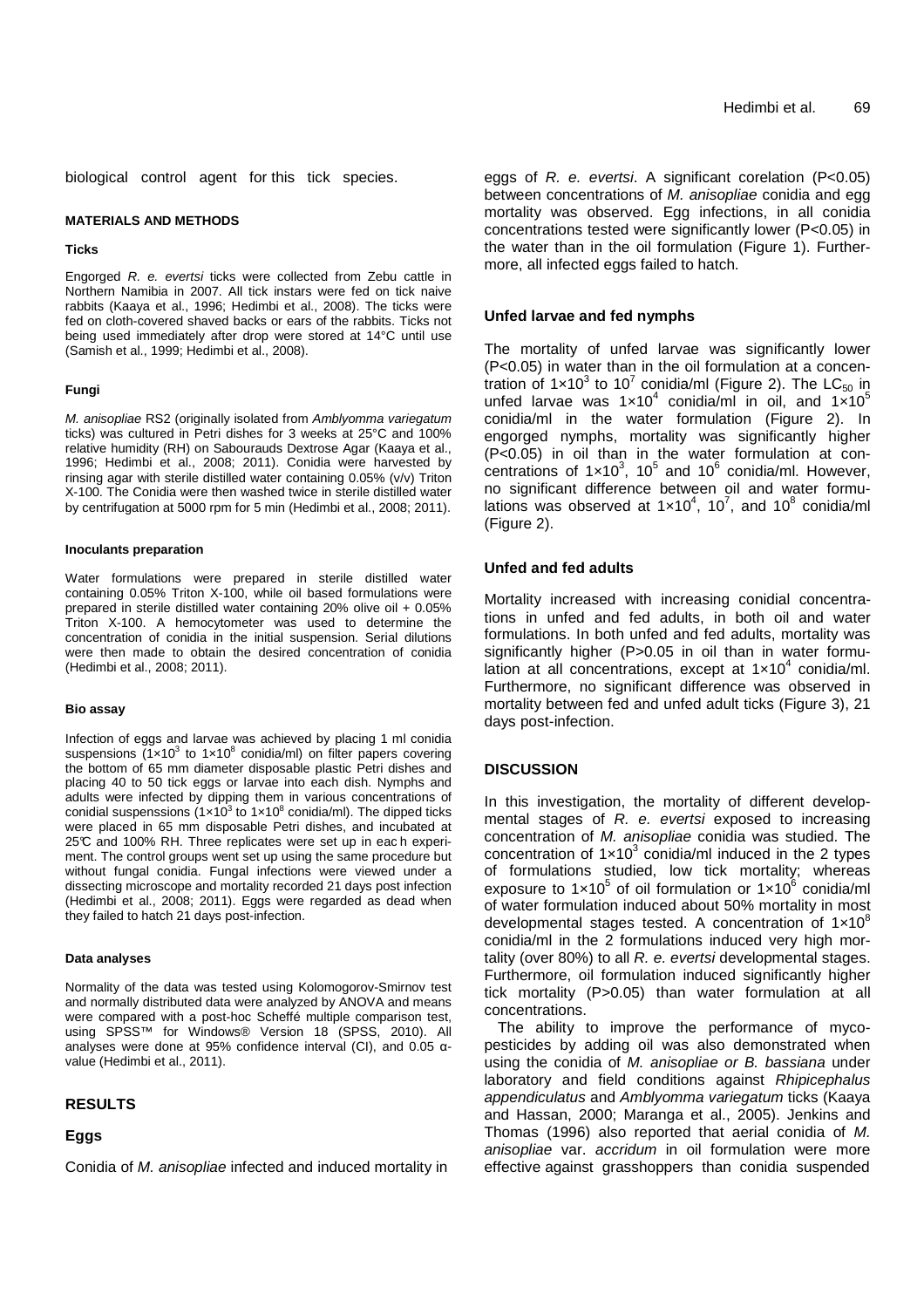

Figure 1. Infection (%) of R. e. evertsi eggs induced by M. anisopliae conidia in oil and water formulations. Controls contained no conidia. Means (±SD) of three replicates are presented.



**Figure 2.** Mortalities (%) of R. e. evertsi unfed larvae and fed nymphs induced by M. anisopliae conidia in oil and water formulations. Controls contained no conidia. Means (±SD) of three replicates are here presented.

in water. Oil formulations have also been reported to induce higher mortality in desert locusts than water based formulations (Bateman et al., 1993).

In this study, a concentration of  $1 \times 10^8$  conidia/ml of M. anisopliae induced mortalities of 95% in water and 100% in oil formulation to  $R$ . e. evertsi unfed larvae. Monteiro et al. (1998) reported mortality of 95% in unfed larvae of R. sanguineus exposed to fungi formulated in oil 20 days post infection. Although the reason for higher mortality induced by oil formulations is not known, it is believed to be due to the fact that oil blends better with insect's

lipophilic cuticle than water, and that oil spreads rapidly, presumably carrying fungal conidia to areas of the cuticle that are normally protected from unfavorable environmental conditions (Wraight et al., 2001).

A concentration of  $1 \times 10^8$  conidia/ml in oil formulation induced a mortality of 91% in unfed adults and 97% in fed adults of R. e. evertsi (P>0.05). Benjamin et al. (2002) reported that a high conidial concentration  $(4 \times 10^9)$ conidia/ml) was required to induce almost 100% mortality among unfed adult *Ixodes scapularis* ticks. In another study, a concentration of  $1 \times 10^7$  conidia/ml induced 100%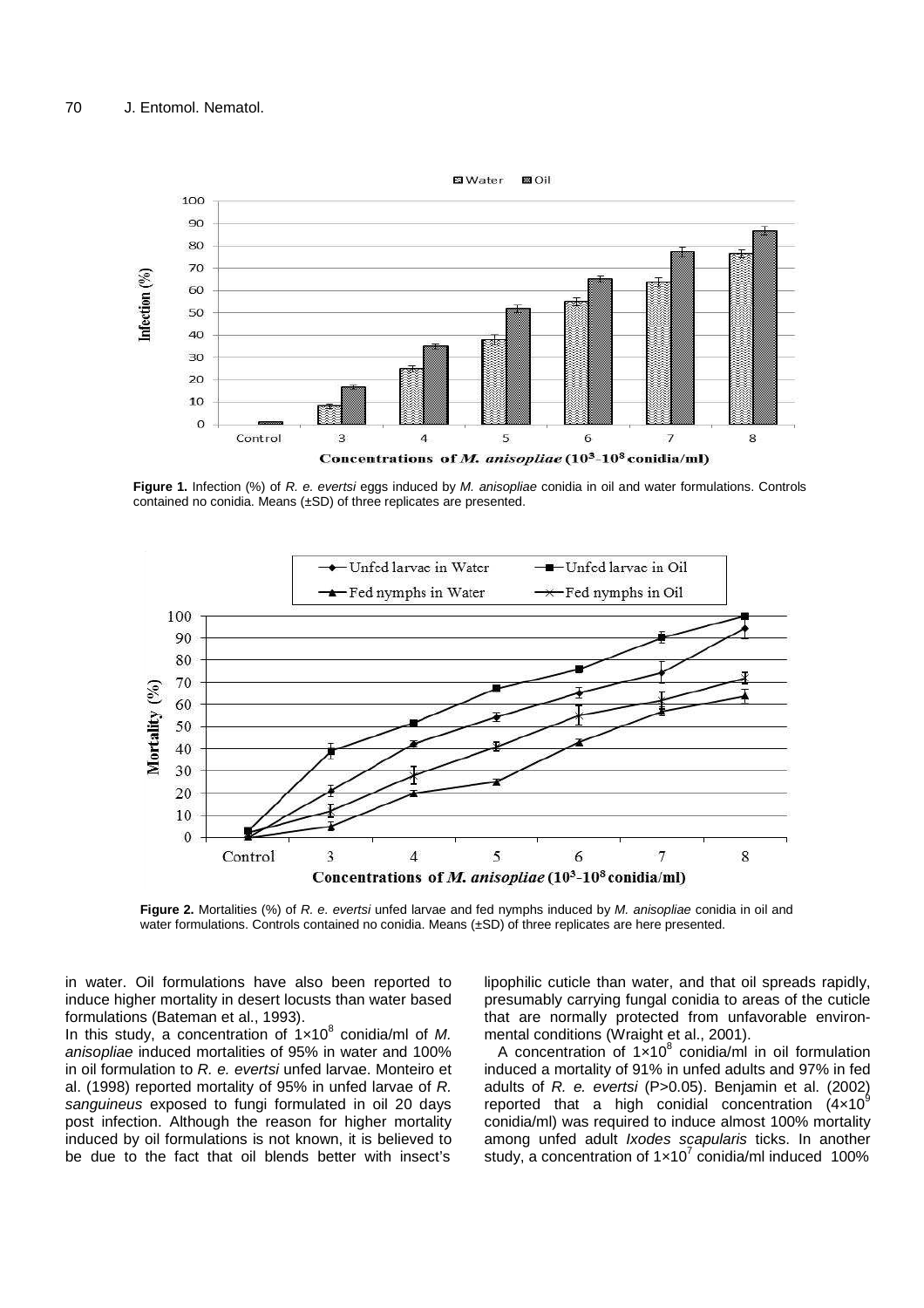

**Figure 3.** Mortalities (%) of R. e. evertsi unfed and fed adults induced by M. anisopliae conidia in oil and water formulations. Controls contained no fungal conidia. Means (±SD) of three replicates are presented.

mortality in engorged adult *I. scapularis* (Zhioua et al., 1997; Benjamin et al., 2002). Mwangi et al. (1995) reported mortalities of 35 and 81%, respectively in unfed and fed adult R. appendiculatus Neumann exposed to  $1\times10^{6}$ conidia/ml of M. anisopliae. The pathogenicity of the fungus M. anisopliae on engorged females of R. e. evertsi was evaluated and a high mortality rate was observed, with 90 and 97% in water and oil formulation, respectively at 1x10<sup>8</sup> conidia/ml. M. anisopliae has been reported to have caused 100% mortality in engorged adult female Boophilus microplus (Polar et al., 2005). This observation suggests that blood in the engorged ticks does not influence fungal pathogenicity to ticks.

No report on pathogenicity and biological control potential of M. anisopliae on R. e. evertsi, a tick of great economic importance in Africa could be found in the literature. This study has shown that M. anisopliae may have a potential as a mycopesticide for control of different developmental stages of R. e. evertsi ticks.

## **ACKNOWLEDGEMENT**

This project was funded by the United States Agency for International Development (Grant no. TA-MOU-03 C22 008) to who we are most grateful.

## **REFERENCES**

- Bateman, RP, Carey M, Moore D, Prior C (1993). The enhanced infectivity of Metarhizium flavoviride in oil formulations to desert locusts at low humidities. Ann. Appl. Biol., 122: 145-152.
- Benjamin MA, Zhioua E, Ostefeld RS (2002). Laboratory and field evaluation of the entomopathogenic fungus Metarhizium anisopliae (Deuteromycetes) for controlling questing adult Ixodes scapularis

(Acari: Ixodidae). Med. Entomol., 39: 723-728.

- De Castro JJ (1997). Sustainable ticks and tick-borne disease control in livestock improvement in developing countries. Vet. Parasitol., 71: 69-76.
- Garcia-Garcia JC, Montero C, Redondo M, Vargas M, Canales M, Boue O, Rodríguez M, Joglar M, Machado H, González IL (2000). Control of ticks resistant to immunization with Bm86 in cattle vaccinated with the recombinant antigen Bm95 isolated from the cattle tick, Boophilus microplus. Vaccine. 18: 2275-2287.
- Hedimbi M, Kaaya GP, Chinsembu KC (2011). Mortalities induced by entomopathogenic fungus Metarhizium anisopliae to different ticks of economic importance using two formulations. Int. Res. J. Microbiol., 2(4): 141-145.
- Hedimbi M, Kaaya GP, Singh S, Chimwamurombe PM, Gindin G, Glazer I, Samish M (2008). Protection of Metarhizium anisopliae conidia from ultra-violet radiation and their pathogenicity to Rhipicephalus evertsi evertsi ticks. Exp. Appl. Acarol. 46: 149-156.
- Jenkins NE, Thomas MB (1996). Effect of formulation and application method on the efficacy of aerial and submerged conidia of Metarhizium flavoviride for locust and grasshopper control. Pestic. Sci., 46: 299-306.
- Kaaya GP, Hassan S (2000). Entomogenous fungi as promising biopesticides for tick control. Exp. Appl. Acarol., 24: 913-926.
- Kaaya GP, Mwangi EN, Ouna EA (1996). Prospects for biological control of livestock ticks, Rhipicephalus appendiculatus and Amblyomma variegatum, using entomogenous fungi Beauveria bassiana and Metarhizium anisopliae. J. Invertebr. Pathol., 67: 15-20.
- Maranga RO, Kaaya GP, Mueke JM, Hassanali A (2005). Effects of combining the fungi Beauveria bassiana and Metarhizium anisopliae on the mortality of the tick Amblyomma variegatum (Ixodidae) in relation to seasonal changes. Mycopathol. 159: 527-532.
- Monteiro SGM, Bittencourt VREP, Daemon E, Faccini JLH (1998). Effect of the entomopathogenic fungi Metarhizium anisopliae and Beauveria bassiana on eggs of Rhipicephalus sanguineus (Acari: Ixodidae). Ciencia. Rural. Santa Maria, 28: 461-466.
- Mwangi EN, Kaaya GP, Essuman S. (1995). Experimental infections of the tick Rhipicephalus appendiculatus with entomopathogenic fungi, Beauveria bassiana and Metarhizium anisopliae, and natural infections of some ticks with bacteria and fungi. Afr. J. Zool., 109: 151-160.
- Polar P, Kairo MTK, Petrkin D, Moore D, Pegram R, John S (2005). Assessment of fungal isolates for development of a myco-acaricide for cattle tick control. Vector-Borne Zoonot. Dis., 5: 276-284.